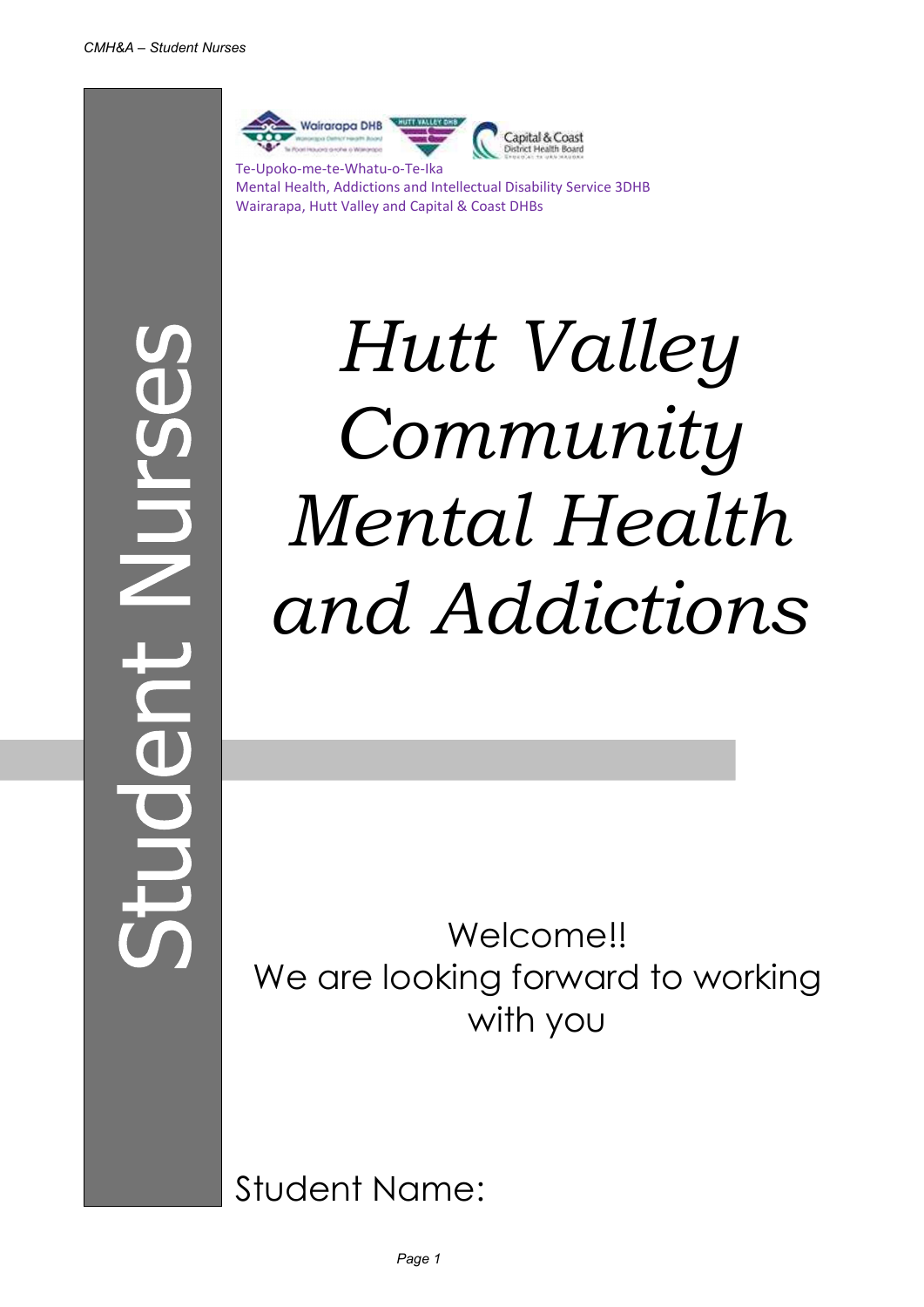#### The Community Mental Health and Addictions Service (CMH&A)

Welcome to Hutt Valley District Health Board Mental Health Services, which are part of the Te-Upoko-me-te-Whatu-o-Te-Ika, Mental Health, Addictions and Intellectual Disability Service 3DHB, Wairarapa, Hutt Valley and Capital & Coast DHBs (3DHB MHAID). Our intention is for you placement with us to be safe, enjoyable and have your learning needs met.

We are a community-based service within the Hutt Valley Health DHB and provide assessment and treatment services for people with moderate to severe mental illnesses and/or addictions who are aged 18-65 yrs. We work with consumers living in the community setting, who are seen either at our bases, through visits to homes or at another arranged meeting place.

We comprise of two multi-disciplinary teams and an Intake and Triage team. One of the teams, (and the intake /triage team) is based in Public Trust House and one in Upper Hutt CBD Towers . The teams include Psychiatrists, Psychiatric Registrars, Administrators, Psychologists, AOD Clinicians, Occupational Therapists, Social Workers & Nursing staff.

Consumers may present with issues related to chronic mental illness and/or addictions or may present as acutely mentally unwell. Our referrals are usually received from Doctors within the community, the psychiatric inpatient unit or the Crisis Team, but can come from other sources such as self-referrals, whanau/family, probation or caregivers.

We aim to ensure that trained, skilled mental health and addictions staff provide quality services in a timely manner. We also aim to work co-operatively with other providers of health services in this region. We have developed co-operative relationships with a number of primary healthcare providers, NGO's (Non Government Organisations) and community agencies.

#### Philosophy

Our philosophy is to provide high quality clinical services for mental health and/or addictions consumers within the Hutt Valley. The assessment and treatment services provided are consumer-centred, recovery-focused, accessible, accountable and integrated to include family, significant others, other service providers and the community.

#### Mental Health Services

CMH&AS are a part of the wider local and regional Mental Health Services. HVDHB supports a range of MH Services including:

- Te Whare Ahuru inpatient unit and Te Rangi Marie psychiatric ICU
- Consultation Liaison
- Crisis Resolution Service
- Central Regional Eating Disorders (sited in Johnsonville)
- Infant, Child and Family service, including child Services and Youth Specialty **Services**
- Needs Assessment Service Coordination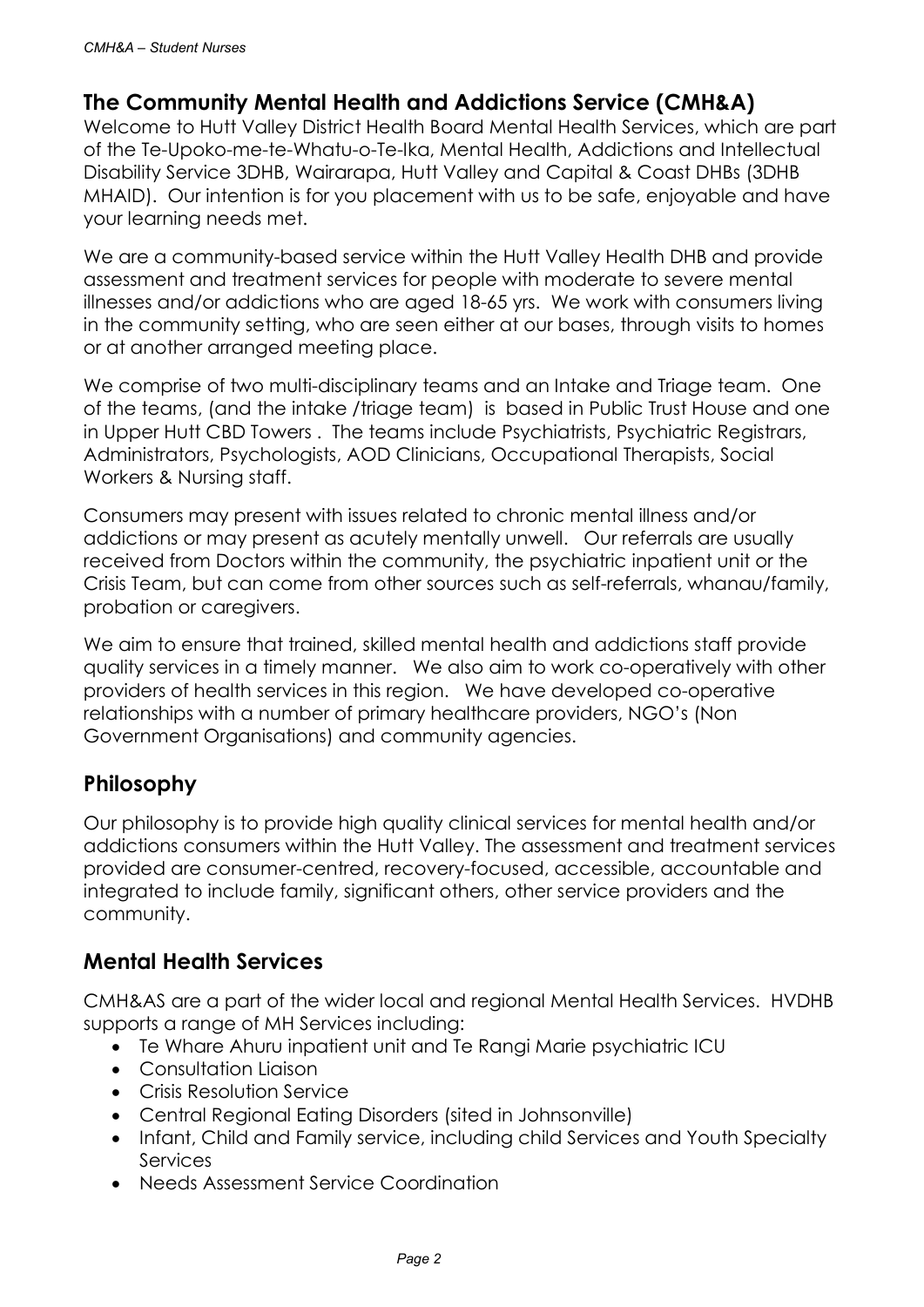Regional Mental Health services accessed from C&CDHB include:

- Methadone clinic (Opioid Treatment Service)
- Regional Detox unit
- Regional Rangitahi Adolescent Inpatient Service
- Forensic Services and Court Liaison
- Regional Personality Psychotherapy Services
- Maternal Mental Health
- Early Intervention Service
- Regional MH Rehabilitation unit

#### Access Criteria

A referral to CMH&A service for assessment is accepted if the person's behaviour and/or psychiatric histories suggest they may be suffering from a moderate to severe:

- Psychotic disorder
- Cognitive behavioural disorder
- Dissociative disorder
- Personality disorder
- Anxiety disorder
- Mood disorder
- Adjustment disorder
- Somatoform disorder
- Impulse control disorder
- Addiction or substance abuse

Or the person is:

- Referred under the Mental Health Compulsory Assessment & treatment Act 1992 and requires assessment under provisions of the Act.
- As the result of a disorder, is at risk of suicide or harming others
- Significantly disabled by a psychiatric disorder and is without appropriate support.

If any of the above is confirmed on assessment the person will be accepted for treatment. If not confirmed, the person and the referrer will be informed and alternatives to our Mental Health Services will be suggested.

#### **Exclusions**

- People with disorders related to ageing
- People with intellectual disabilities who do not have a co-existing mental disorder
- People with developmental disorders who do not have a co-existing mental disorder
- People experiencing relationship difficulties
- People requiring parenting services
- People requiring general counselling
- People requiring family health counselling services
- People solely experiencing anger and violence issues
- People solely requiring grief counselling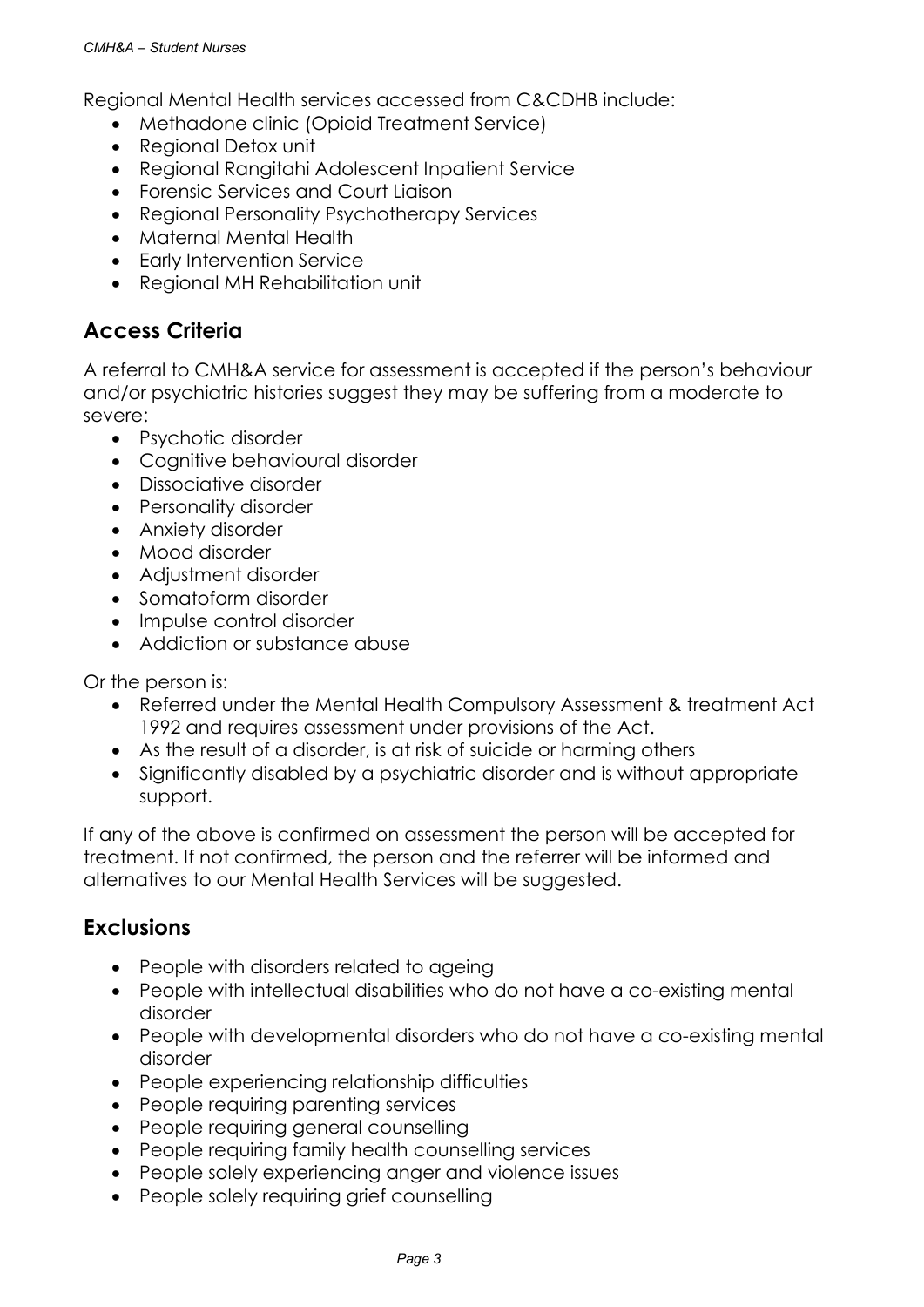#### Teaching Facility

Our Mental Health and Addiction Service is also a teaching facility for undergraduate nursing students, allied health professionals, addictions counselors, registrars and new nursing graduates whom we support through the Post Graduate Certificate of Mental Health Nursing programme (NESP programme).

#### Legislation

There are a number of Acts and Regulations relevant to health care and mental health. These include (but are not limited to):

- Mental Health Assessment and Treatment Act 1992 (and amendments 1999)
- Privacy Act
- Health and Disability Commissioners Act
- Health Practitioners Competency Assurance Act
- Human Rights Act
- Medicines Act

Full copies of all NZ Acts of Parliament, amendments, Bills and Regulations can be found here http://www.legislation.co.nz/

#### CMH&AS Roles

**Manager-** The Manager reports directly to the Service Manager, Mental Health and Addiction Services and has overall responsibility for the administration, service delivery and quality of the services delivered. This role also requires the ongoing analysis of district needs in order to determine the strategic direction and planned implementation of services.

Clinical Coordinator - The coordinator reports to the Manager and is responsible for the smooth running of the services. They oversee the intake of referrals, and are responsible for liaison between all staff and services, utilization of resources, and facilitation of multidisciplinary meetings.

**Psychiatrist -** A Psychiatrist is a qualified medical doctor who has obtained additional qualifications to become a specialist in the diagnosis, treatment and prevention of mental illness. In addition to their clinical work, psychiatrists train doctors who are working for post-graduate qualification in psychiatry (Psychiatric Registrars). They also teach and train house surgeons, trainee interns (6th year medical students) and medical students.

MOSS - A MOSS is a Medical Officer Special Scale, a doctor who has not completed specialist qualifications for Psychiatry, but who has extensive experience working in Psychiatry. A MOSS also diagnoses, assesses, treats and prevents mental disorders, but does not have responsibility for the training of others.

Administration Staff - Admin staff are essential for the establishment and maintenance of client information and data. They provide secretarial support, process client-related information and facilitate the smooth transfer of this information throughout the services. Admin staff include the Receptionists who attend to telephone enquires and client appointments.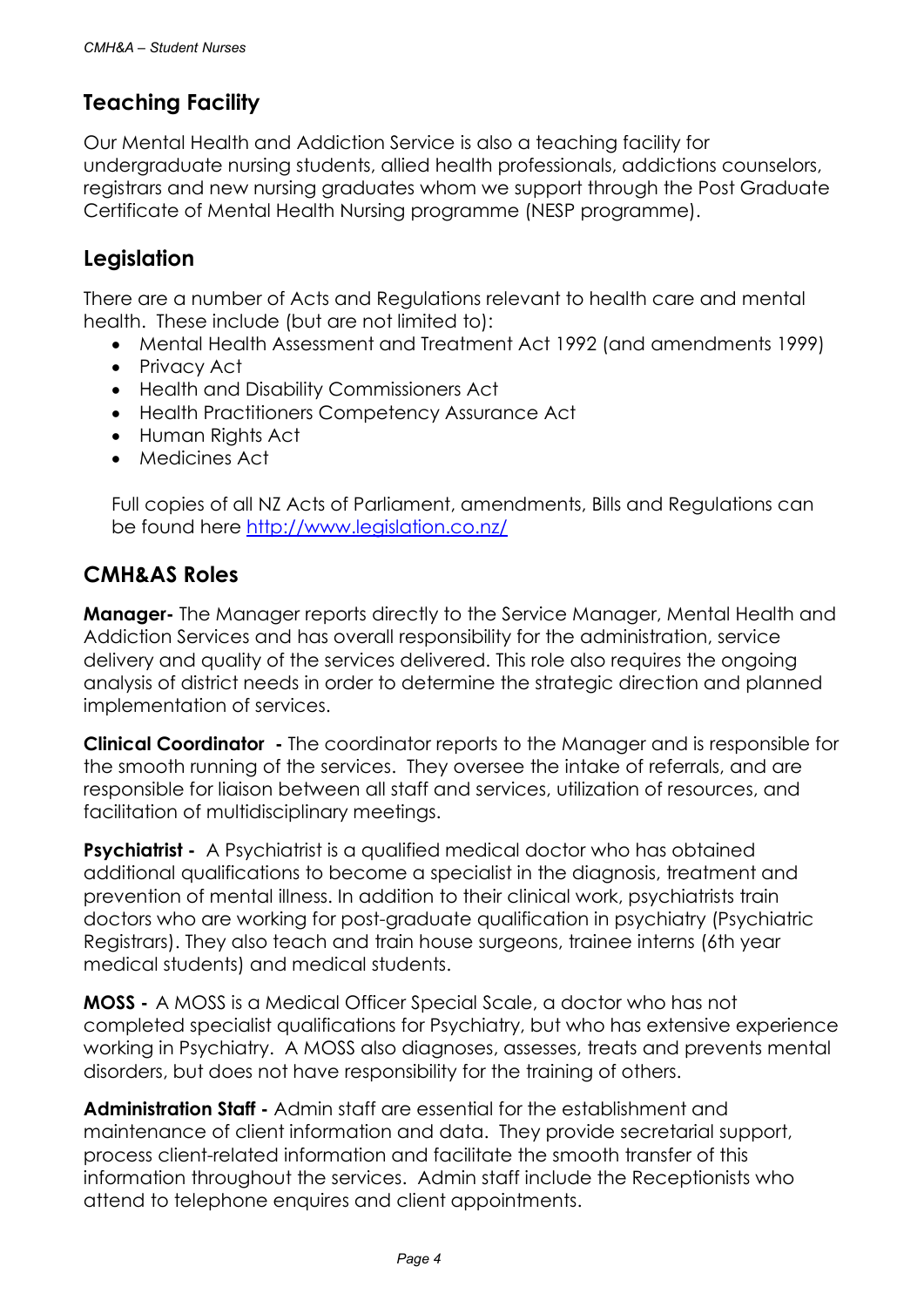Community Psychiatric Nurse - CPNs are Registered Nurses, whose role includes medication administration and education, supporting clients to understand their diagnosis and assisting clients to develop strategies to minimise the impact of illness on quality of life. CPNs also provide care coordination and monitoring of client symptoms and risks.

**Occupational Therapist** - Occupational therapy is assessment and treatment through the specific use of selective activity. Therapeutic programmes are designed by the occupational therapist to meet the functional needs of individual consumers. These may be carried out on an individual or group basis.

Clinical Psychologist - Clinical psychologists carry out psychological assessments and treatment with consumers. These may involve the use of psychological tests and other assessment procedures to assist with diagnosis, decision-making and the management of consumers. The focus is on assisting consumers to recognise and change patterns of distorted thinking and dysfunctional behaviour. Psychologists utilise a range of therapies in their work with consumers.

**Social Worker-** The role of the social worker includes: personal counseling and family therapy, working with consumers to resolve particular stresses, supporting consumers to obtain the services, accommodation or practical support they may need and providing liaison with community agencies. Social Workers work within a strengths-based framework.

Alcohol and Other Drug Clinician - AOD clinicians specialise in the assessment and treatment of addictions including alcohol, prescribed and/or illicit drugs, substances such as inhalants, smoking cessation and gambling.

**Detox Nurse** - A Registered Nurse who specialises in providing assessment, treatment and referral services for clients who require detoxification interventions. These interventions may occur in hospital or in the client's own home if appropriate. The Detox Nurse also acts in an advisory capacity to GPs and the wider hospital.

Clinical Nurse Specialist (CNS) - This position offers clinical and professional support for nurses. The CNS functions as a role model for nursing practice and acts as a resource for nurses and for others about nursing. The focus of the role includes improved consumer outcomes and enhanced professional practice for nurses. The Intensive CNS supports and works to support RNs in their clinical development and practice. The current CNS role covers the community and inpatient areas.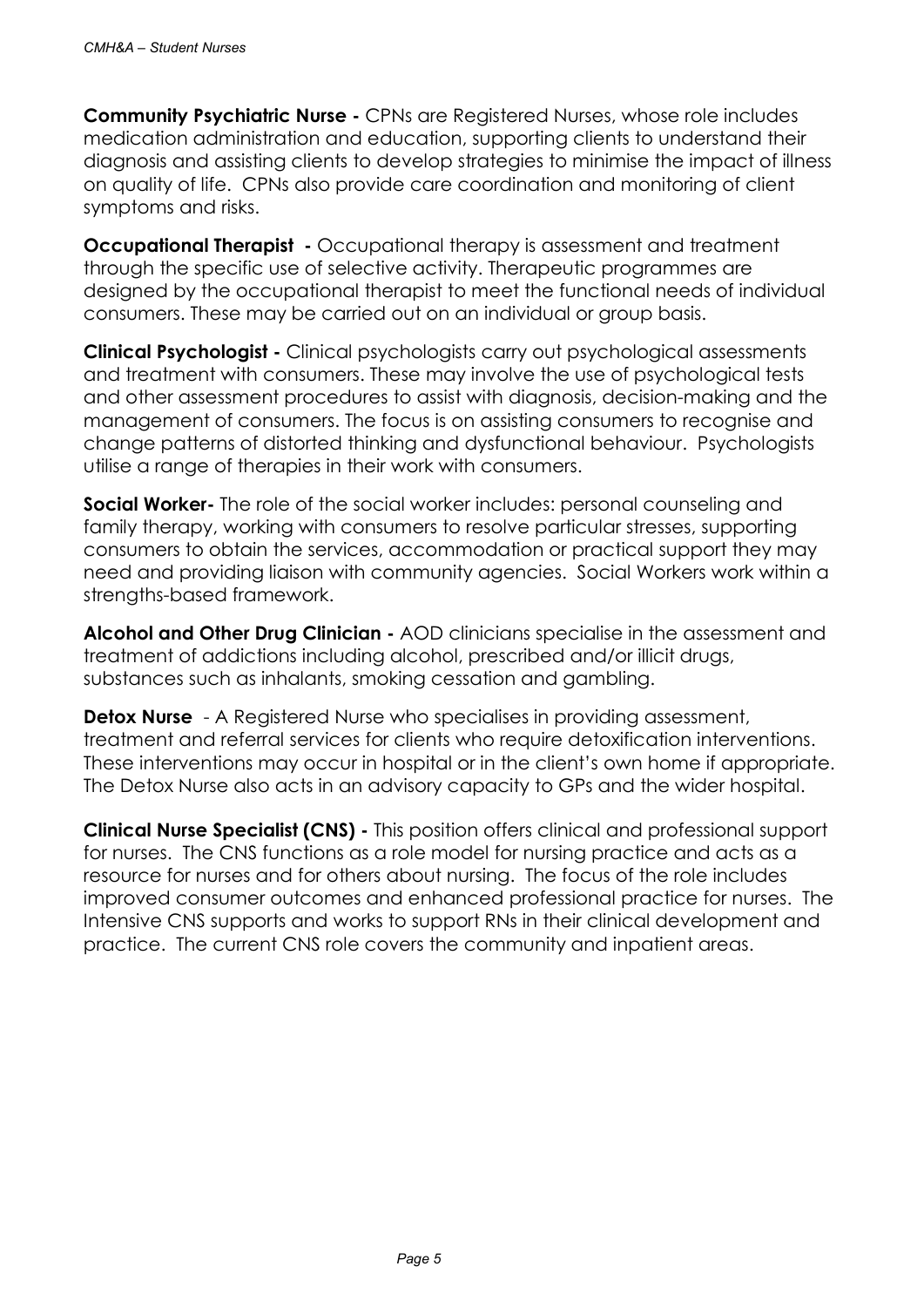# Your Placement

It is our intention that your placement with us is safe, enjoyable and meets your learning needs. While on this placement with us you will need to wear your training institution ID badge at all times. Please dress in tidy casual mufti. All personnel, including students, are required to abide by the DHB Code of Conduct.

You have been allocated to a clinical preceptor, with whom we will endeavour to create some continuity, however there will be circumstances when you will be required to complete self-directed learning (there are considerable resources available which you may use while on site) or you will be allocated to another team member to work with during that time.

It is understood that students bring with them their own learning objectives. The continuity of your learning experience can be improved through clearly communicating these with your clinical mentor to achieve your goals. Your preceptor may suggest other learning areas that may enhance your understanding of community mental health care. It would be helpful if you would introduce your tutor to your preceptor. Please ensure all documentation you need to complete for the polytechnic/university is accomplished before the last days in the unit – your preceptor will **not** complete any paper that is given to him or her if it is given in the last days of your placement

Please present yourself to reception of the appropriate community base on your first day at 0830. Start time thereafter is in negotiation with your preceptor. If you are required to be away, or need to take sick or bereavement leave, this needs to be communicated to your preceptor. You should also notify reception if you are absent. There is a whiteboard in reception where you should write planned absences.

You will be given an access card for placements in either public Trust House or Upper Hutt base. The swipe cards are to be returned at the end of your placement. DO NOT let anyone into restricted areas if you do not know who they are.

Should you encounter any difficulties, which you feel unable to successfully resolve with your preceptor, you can discuss these with the Team Leader. Your lecturer and the team at HVDHB are here to support you and facilitate your learning.

You will need to become familiar with the emergency alarms, fire extinguishers and hoses and evacuation procedures in the building where you are based. Your preceptor can assist you with this.

During working hours while on placement, your personal cell phone should be used only for emergencies and during your breaks.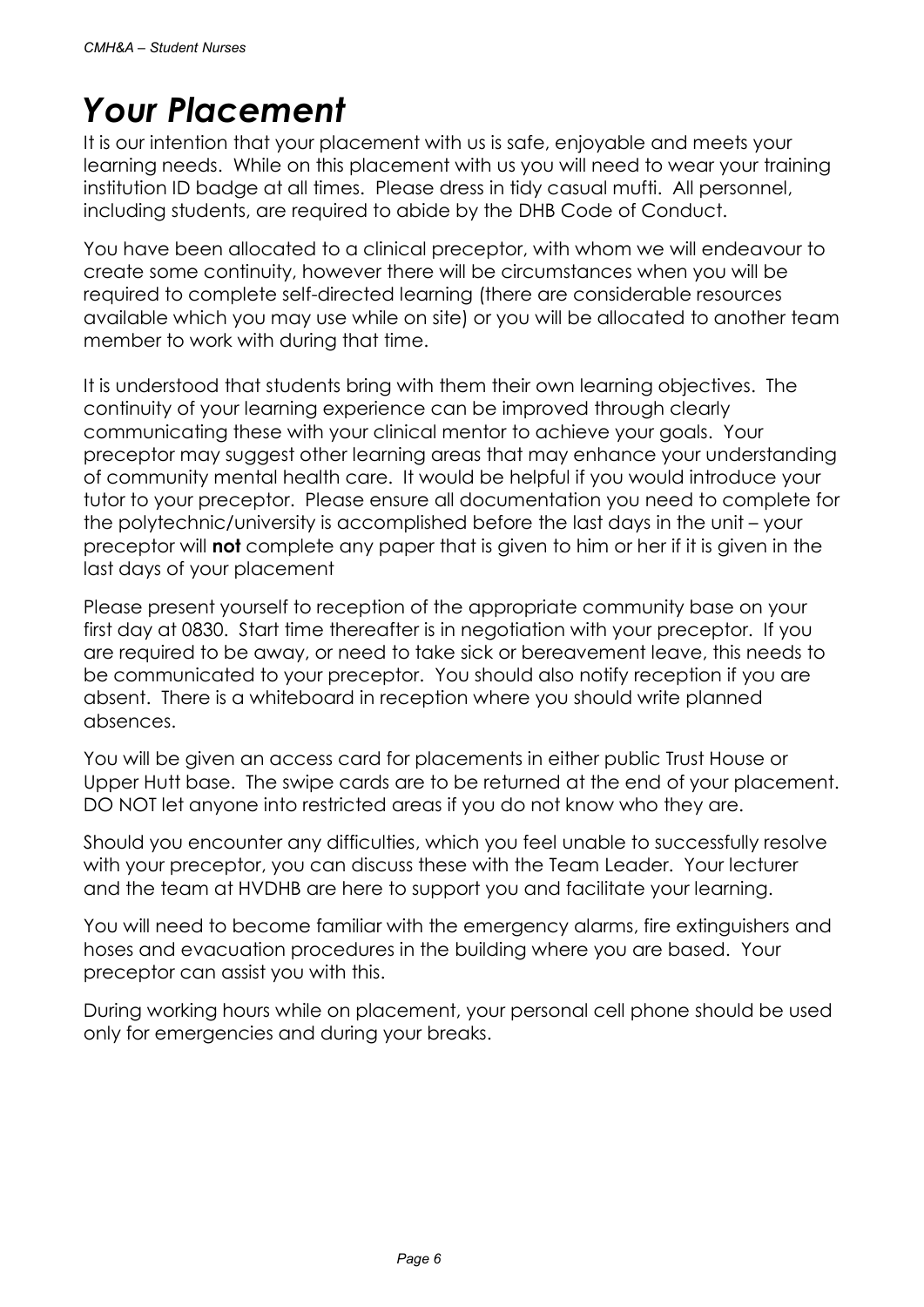#### Documentation

Use of the 'Client Pathway' documentation system is policy for all MH&AS staff. The Client Pathway Manual describes the procedures related to a client's "pathway" through the service - e.g. Referral, Assessment, Admission, Risk, Recovery Planning, Clinical Review, Discharge, etc. The manual also provides forms to be used for these procedures. Your preceptor will be able to make client pathway forms available to you at your request.

All documentation must be legible and have the date, name, signature, and designation of the clinician completing the documentation. For nursing students, your documentation must be checked and co-signed by your preceptor.

Students have some intranet/internet access from hospital computers while on placement. Your preceptor can tell you the login and password. Please do not write them (or any codes/passwords) down. You can only access client-related information on the intranet via your preceptor.

#### **Confidentiality**

Whilst on placement in this service, students are bound by the requirements of the Privacy Act in maintaining consumer confidentiality, which means information given by clients must not be shared with anyone outside of the service at any time. Whilst discussing consumer-sensitive information, please be mindful of those who may potentially overhear the discussion.

From time to time you may notice information regarding a friend, family member or someone else you know outside of this placement. It is a breach of the Privacy Act for you to access this information. If you do become aware of this information, it is best that you advise your preceptor who can ensure this information is stored elsewhere during your time here.

## Learning opportunities in CMH&A

Your placement with us provides a number of learning opportunities. Speak to your preceptor about the following:

- Therapeutic relationships
- Interpersonal and communication skills
- The role of the mental health nurse
- Mental Health Act
- Mental Health Assessments
- Treatment planning and goal setting
- Mental Health Diagnoses
- Recovery in Mental Disorders
- Issues in the management of risk
- Medications used in Psychiatry
- Administration of Intra-Muscular Injections
- Therapies (individual and group)
- Multidisciplinary approaches to Mental Health and Addictions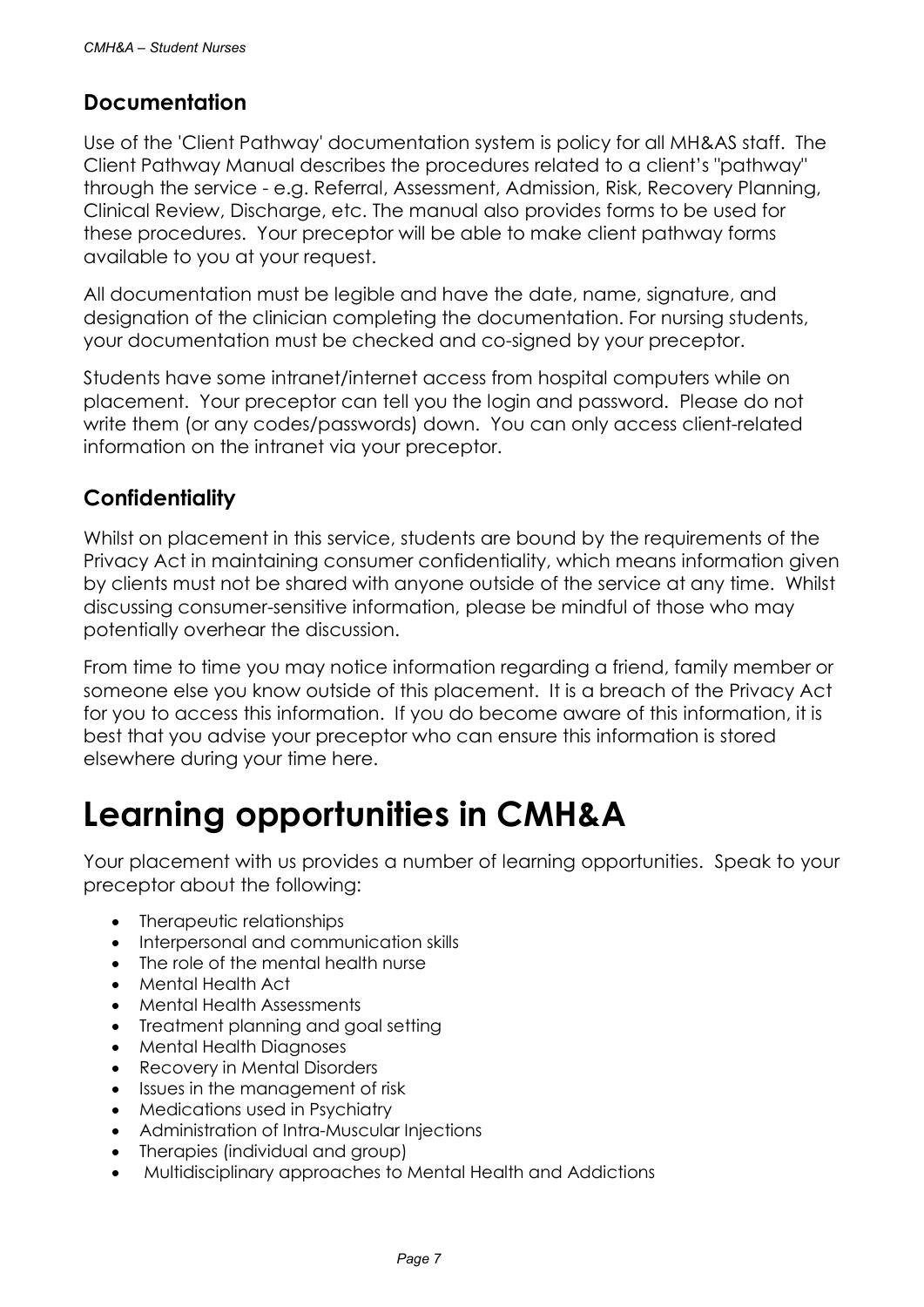It is understood that at times a first placement in mental health services can generate some anxiety. The most valuable tools you can bring with you to enhance your experience are an open mind and a willingness to learn!

# **Contacts**

| <b>Upper Hutt</b>           |             | <b>Public Trust House Building</b> |                   |  |  |
|-----------------------------|-------------|------------------------------------|-------------------|--|--|
| Level 1, CBD Towers,        |             | Ground Floor                       |                   |  |  |
| 84-90 Main Street           |             | 40-42 Queens Drive                 |                   |  |  |
| Upper Hutt- (04) 587 2860   |             | Lower Hutt $-$ (04) 5709801        |                   |  |  |
| Nurse/Service Educator      |             | Service CNS                        | Margaret Daniela  |  |  |
| <b>CNM</b>                  | Steve Tyrer | <b>CNM</b>                         | Fae Logovae       |  |  |
| <b>Clinical Coordinator</b> | Gale Cull   | Clinical coordinator               | Tavita de Seymour |  |  |
| Preceptor                   |             |                                    |                   |  |  |

Notes: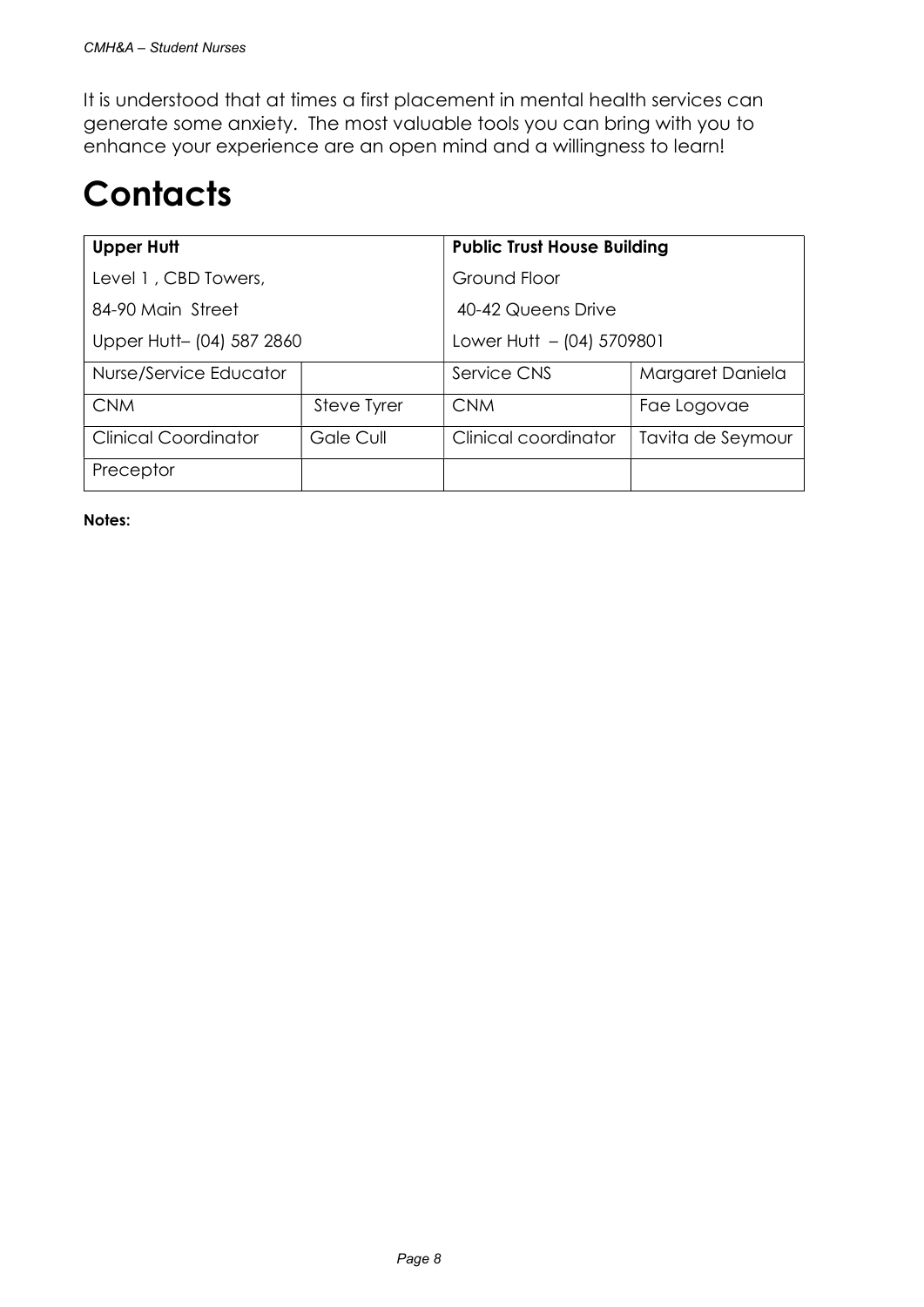# Date: \_\_\_\_\_\_Venue: \_\_\_\_\_\_\_\_\_\_\_\_\_\_\_\_\_\_\_\_\_\_\_\_

| <b>No</b>      | <b>Items Covered</b>                                                                                                                 | Yes/No | <b>Comments</b>                  | <b>By Whom</b> |
|----------------|--------------------------------------------------------------------------------------------------------------------------------------|--------|----------------------------------|----------------|
| $\mathbf{I}$   | Role of Health and Safety Team                                                                                                       |        |                                  |                |
| $\overline{2}$ | <b>HVDHB H&amp;S Structure</b>                                                                                                       |        |                                  |                |
| 3              | H&S Reps in CMH&A area are:                                                                                                          |        |                                  |                |
| $\overline{4}$ | Know where H&S Guide is located                                                                                                      |        |                                  |                |
| 5              | Wearing identification tags and<br>signing visitors register                                                                         |        |                                  |                |
| 6              | Reporting Hazards to their<br>managers                                                                                               |        |                                  |                |
|                | Awareness of hazards they may<br>face e.g.                                                                                           |        |                                  |                |
|                | Slips trips and falls (wearing suitable<br>footwear                                                                                  |        |                                  |                |
|                | Challenging patients or visitors -                                                                                                   |        |                                  |                |
|                | (What to do in this situation - using<br>RT to alert orderlies)                                                                      |        |                                  |                |
| 7              | Reporting broken equipment they<br>maybe a danger, to their manager                                                                  |        |                                  |                |
| 8              | Reporting events – injuries near<br>misses, challenging situation to their<br>manager and they will assist to fill<br>out event form |        | Show event form                  |                |
| 9              | What to do it they have an injury -<br>minor to see nurse in Occ Health<br>and if serious would go to ED                             |        |                                  |                |
| 10             | First aid kits - know where they are                                                                                                 |        | Check with reps or<br>supervisor |                |
| 11             | Fire exits                                                                                                                           |        |                                  |                |
|                | Fire alarms                                                                                                                          |        |                                  |                |
|                | Fire extinguishers and hoses                                                                                                         |        |                                  |                |
|                | Assembly area                                                                                                                        |        |                                  |                |
|                | Panic alarm system                                                                                                                   |        |                                  |                |
|                | Security                                                                                                                             |        |                                  |                |

Student name Sign

Preceptor name Sign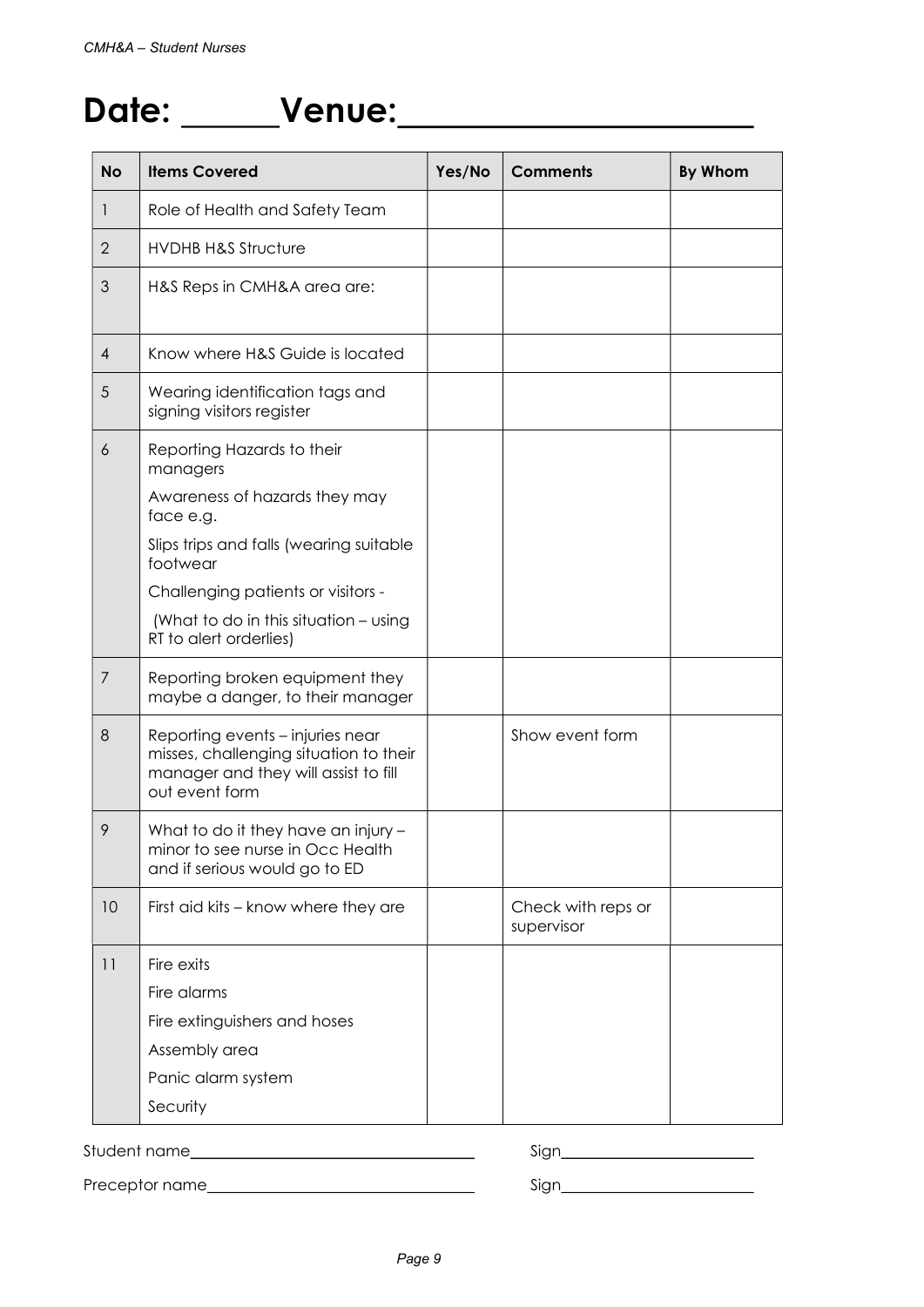## Medications commonly used in Psychiatry

| 1st Generation  | 2nd Generation | Intramuscular  | <b>Benzodiazepine &amp;</b> | Antidepressant | Antidepressant | Antidepressant  | <b>Mood Stabilizer</b> | Side-effect  |
|-----------------|----------------|----------------|-----------------------------|----------------|----------------|-----------------|------------------------|--------------|
| antipsychotic   | antipsychotic  | antipsychotic  | <b>Hypnosedatives</b>       | (SSRI)         | (tricyclic)    | (other)         |                        | management   |
| Chlorpromazin   | Olanzapine     | Zuclopenthixol | Clonazepam                  | Citalopram     | Amitriptyline  | Venlafaxine     | Lithium                | Benztropine  |
|                 |                |                |                             |                |                |                 | Carbonate              |              |
|                 |                |                |                             |                |                |                 |                        |              |
| Haloperidol     | Risperidone    | Paliperidone   | Diazepam                    | Fluoxetine     | Doxepin        | Phenlyzine      | Sodium Valproate       | Procyclidine |
|                 |                |                |                             |                |                |                 |                        |              |
| Trifluoperazine | Quetiapine     | Olanzapine LAI | Oxazepam                    | Paroxetine     | Nortriptyline  | Tranylcypromine | Carbamazepine          |              |
|                 |                |                |                             |                |                |                 |                        |              |
|                 | Ziprasidone    | Risperidone    | Lorazepam                   |                | Imipramine     | Amoxapine       | Lamotrigine            |              |
|                 |                |                |                             |                |                |                 |                        |              |
|                 | Aripiprazole   | Haloperidol    | Alprazolam                  |                | Trimipramine   | Nefazodone      | Olanzapine             |              |
|                 |                |                |                             |                |                |                 |                        |              |
|                 | Clozapine      | Flupenthixol   | Buspirone                   |                | Clomipramine   | Bupropion       | Risperidone            |              |
|                 |                |                |                             |                |                |                 |                        |              |
|                 |                |                | Zopiclone                   |                |                |                 | Quetiapine             |              |
|                 |                |                |                             |                |                |                 |                        |              |
|                 |                |                | Temazepam                   |                |                |                 |                        |              |
|                 |                |                |                             |                |                |                 |                        |              |
|                 |                |                |                             |                |                |                 |                        |              |

Student Learning Exercise: Write underneath each drug name at least one common trade name Information about drugs used in New Zealand can be accessed from http://www.medsafe.govt.nz/

This site includes consumer information, information for clinicians and articles designed to keep health professionals up-todate with latest research around medications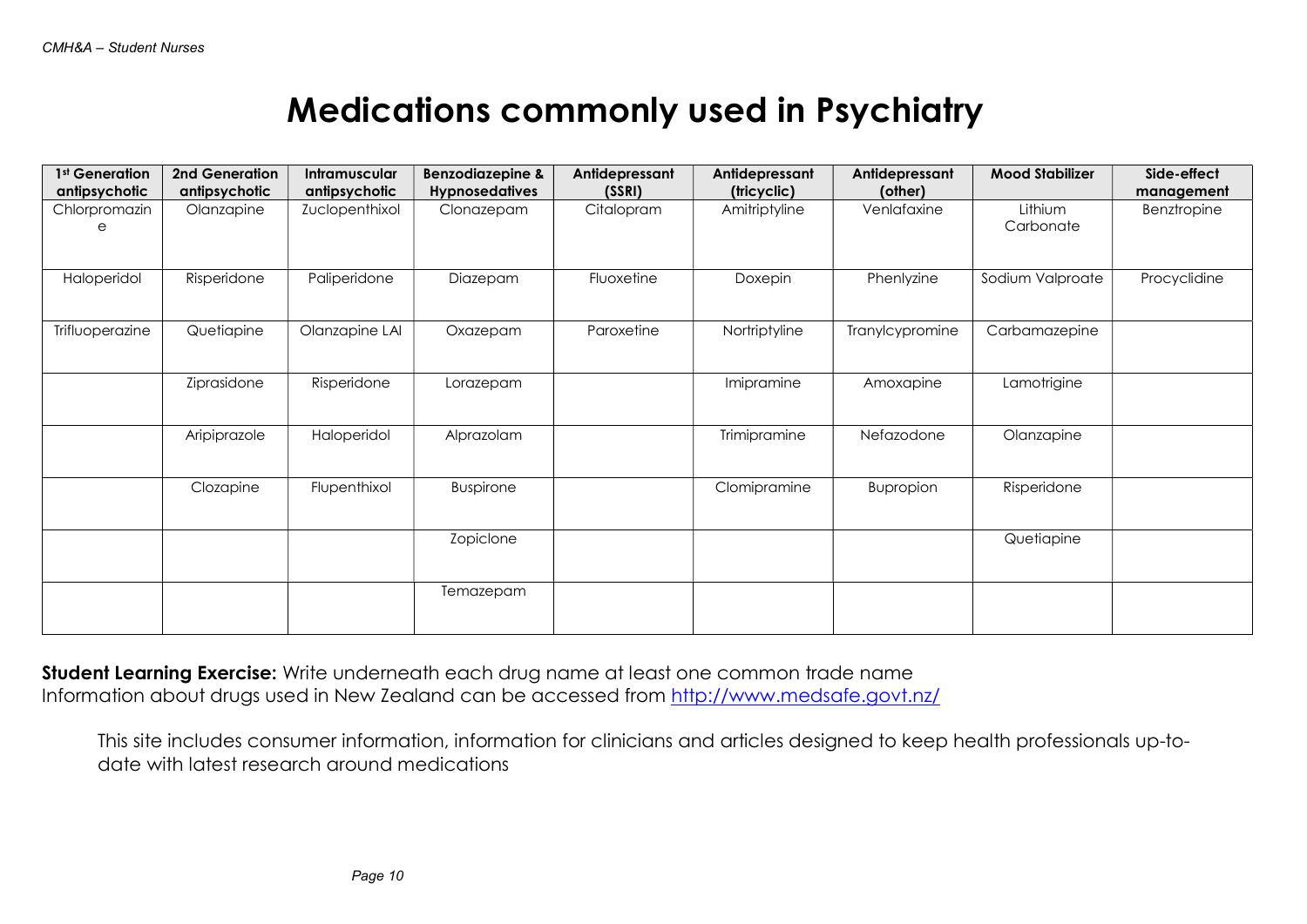|                                | Day<br>onwards                                                                                                                                                                                                                                                                                                                                     | one During week One                                                                                                                                                                                                                                                                                                                                                                                                                                                                                                                 |
|--------------------------------|----------------------------------------------------------------------------------------------------------------------------------------------------------------------------------------------------------------------------------------------------------------------------------------------------------------------------------------------------|-------------------------------------------------------------------------------------------------------------------------------------------------------------------------------------------------------------------------------------------------------------------------------------------------------------------------------------------------------------------------------------------------------------------------------------------------------------------------------------------------------------------------------------|
| <b>The</b><br>student<br>will: | Meet with the ACNM or<br>preceptor<br>Be orientated to<br>the<br>physical ward and alarms<br>and safety features.<br>Have meal break and<br>shifts explained<br>Be introduced to staff on<br>$\overline{\phantom{a}}$<br>duty<br>Find out the name of their<br>$\overline{\phantom{0}}$<br>preceptor<br><b>Expectation of student</b><br>explained | Meet staff<br>$\equiv$<br><b>Meet clients</b><br>$\overline{\phantom{0}}$<br>Understand the CMH routines<br>$\equiv$<br>Have introduced their tutor to<br>$\omega_{\rm{max}}$<br><b>CNM</b><br>preceptor<br>and<br>coordinator<br>Have 1:1 with preceptor<br>to<br>evaluate the week.<br><b>Attend clinical MDT</b><br>The following will be explained:<br><b>Safety in Home visits</b><br>Safe<br>Use<br>and storage<br><b>of</b><br>$\overline{\phantom{a}}$<br><b>Medication.</b><br>Legal paper work relating<br>community care |
|                                | <b>Other activities</b>                                                                                                                                                                                                                                                                                                                            | <b>DURING WEEK TWO</b>                                                                                                                                                                                                                                                                                                                                                                                                                                                                                                              |
| <b>The</b><br>student<br>will  | Attend educations session as<br>available.                                                                                                                                                                                                                                                                                                         | Have a client allocated<br>Access the client files. Under no<br>$\overline{a}$<br>circumstances are client files to<br>leave the office.<br>medication<br>Assist<br>in<br>administration, including<br>any<br>physical health obs.<br>Participate and support client<br>activities<br>With RN write client progress<br>according<br>notes<br>to<br>documentation standards<br>Be involved in Mental state<br>examinations.<br>Have 1:1 with preceptor to<br>evaluate their<br>week<br>and<br>experiences.                           |
|                                | <b>Other activities</b>                                                                                                                                                                                                                                                                                                                            | <b>DURING WEEK THREE</b>                                                                                                                                                                                                                                                                                                                                                                                                                                                                                                            |
| <b>The</b><br>student<br>will  | Be able to explain the Mental<br><b>Health Act</b><br>Be able to identify<br>and<br>explain the use of mental<br>health<br>medications<br>and<br>physical<br>health<br>needed<br>observations                                                                                                                                                      | <b>Build on weeks one and two</b><br>$\blacksquare$<br>Have 1:1 with<br>preceptor<br>to<br>evaluate<br>their<br>week<br>and<br>experiences.                                                                                                                                                                                                                                                                                                                                                                                         |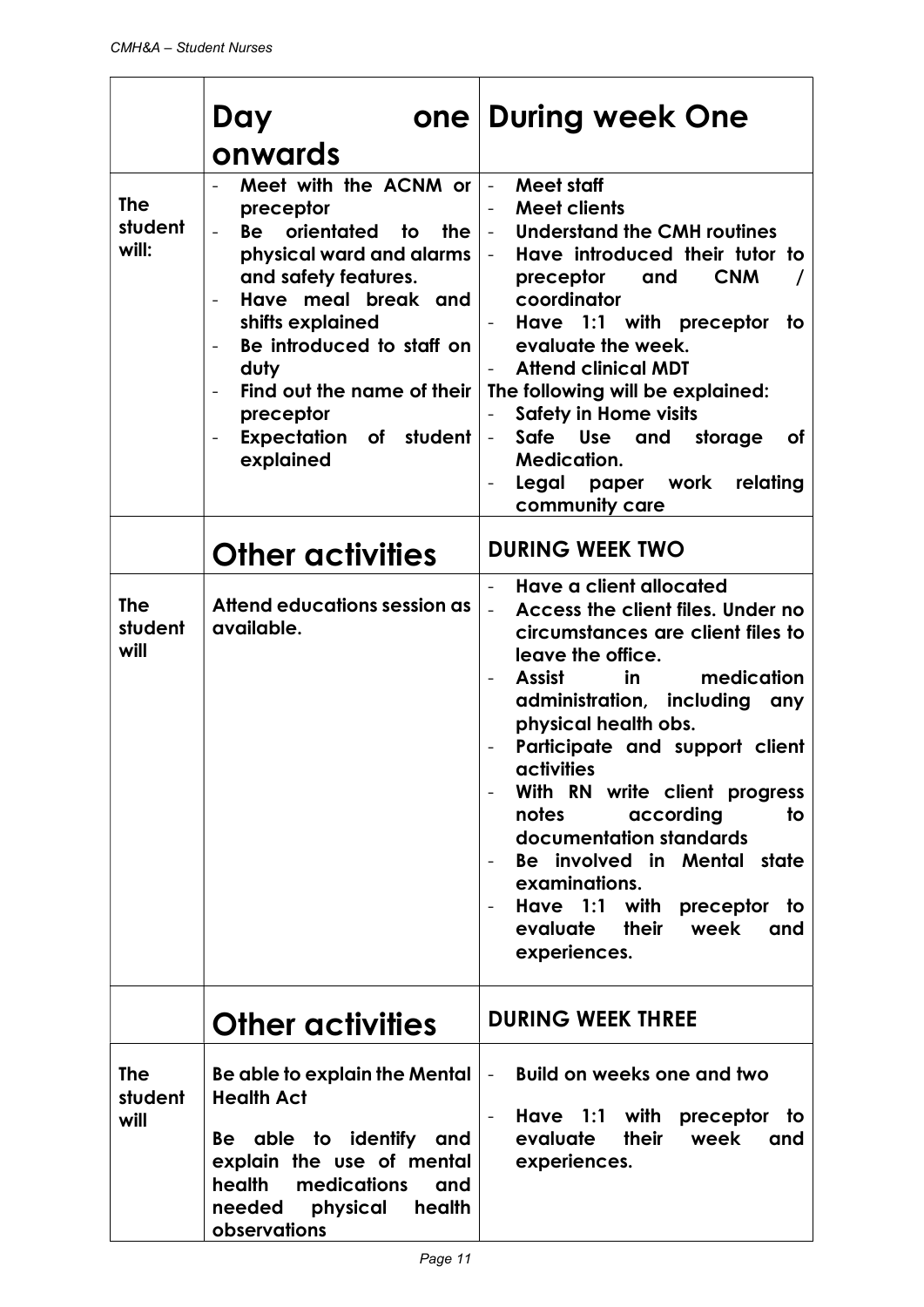|                               | <b>Other activities</b>                                                                    | <b>DURING WEEK FOUR</b>                                                                                                                                                |
|-------------------------------|--------------------------------------------------------------------------------------------|------------------------------------------------------------------------------------------------------------------------------------------------------------------------|
| <b>The</b><br>student<br>will | Within the last week the<br>student will be completing<br>their case presentation.         | Have 1:1<br>with<br>preceptor<br>to<br>$\qquad \qquad -$<br>evaluate their<br>week<br>and<br>experiences.                                                              |
|                               | be discussing<br>their<br><b>Also</b><br>placement with ACNM or<br><b>CNS or Preceptor</b> | their<br>Complete<br>overall<br>evaluation<br>clinical<br><b>of</b><br>placement form (last page of<br>this book) and leave for CNS in<br>the tray in the front office |

### Notes: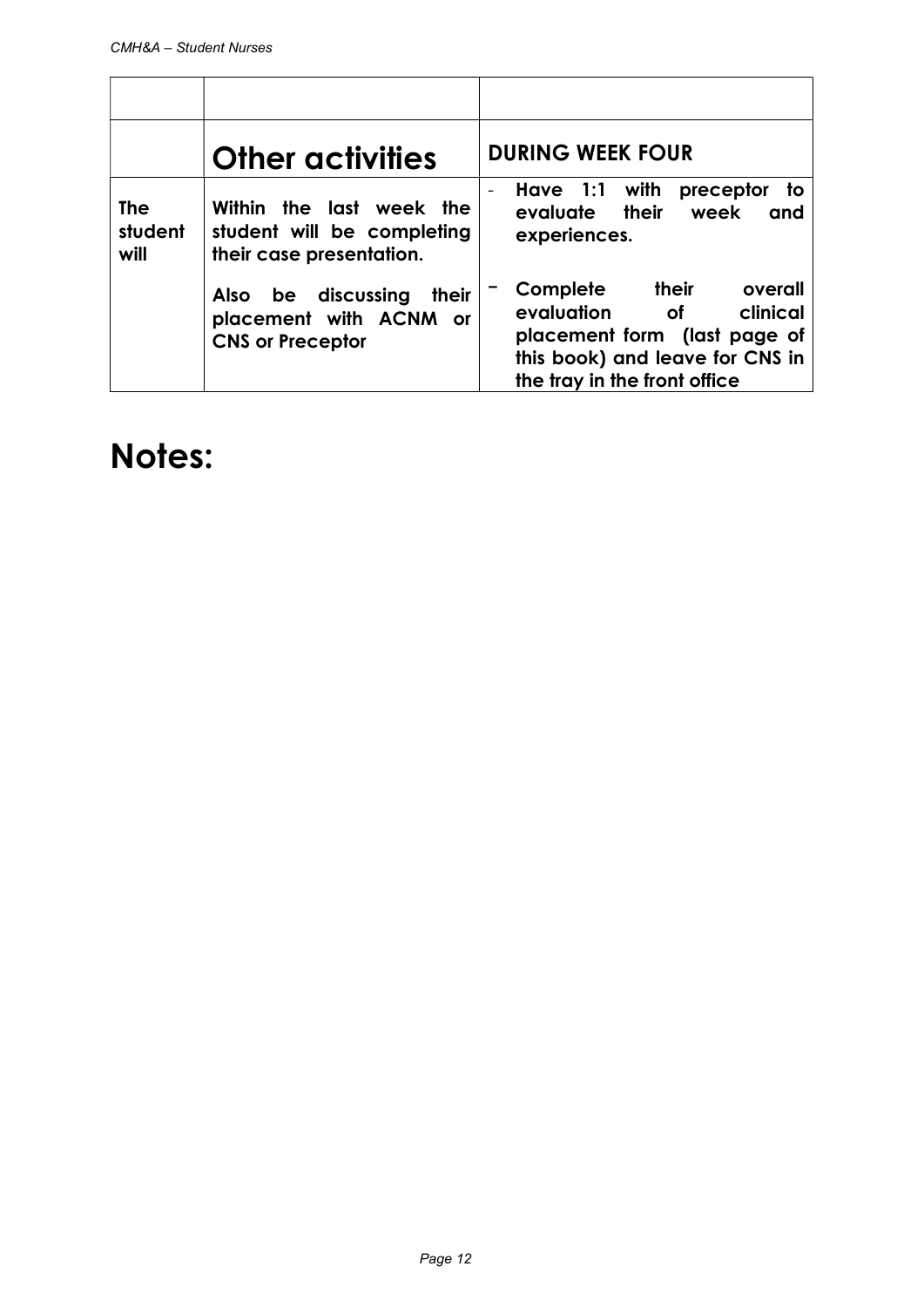# Self-assessment tool for student nurses

|                    | <b>Community Mental Health and Addictions Service</b>                                                                                                                                                                      | date: |           |
|--------------------|----------------------------------------------------------------------------------------------------------------------------------------------------------------------------------------------------------------------------|-------|-----------|
|                    | Using the scales below, score where you feel your current knowledge or<br>understanding is currently with each of the below. Complete one at the beginning of<br>your placement and one at the beginning of your last week |       |           |
|                    | I understand the intent and the process of the Mental Health Act 1992                                                                                                                                                      |       |           |
|                    | <u> La componenta de la componenta de la componenta de la componenta de la componenta de la componenta de la compo</u>                                                                                                     |       |           |
| Not at all         |                                                                                                                                                                                                                            |       | Very much |
|                    | I am familiar with the more common medications used in Psychiatry                                                                                                                                                          |       |           |
|                    |                                                                                                                                                                                                                            |       |           |
| Not at all         |                                                                                                                                                                                                                            |       | Very much |
|                    | I understand how the Multi-disciplinary team process fits within mental health care                                                                                                                                        |       |           |
|                    |                                                                                                                                                                                                                            |       |           |
| Not at all         |                                                                                                                                                                                                                            |       | Very much |
|                    | I can give a brief outline of some of the AXIS I and AXIS II diagnoses from the DSM IV                                                                                                                                     |       |           |
|                    |                                                                                                                                                                                                                            |       |           |
| Not at all         |                                                                                                                                                                                                                            |       | Very much |
|                    | I am aware of the most common assessment tools used in mental health care                                                                                                                                                  |       |           |
|                    | <u> 1989 - Johann Stoff, Amerikaansk politiker († 1908)</u>                                                                                                                                                                |       |           |
| Not at all         |                                                                                                                                                                                                                            |       | Very much |
|                    | I can articulate a concept of recovery as it relates to mental health and illness                                                                                                                                          |       |           |
|                    |                                                                                                                                                                                                                            |       |           |
| Not at all         |                                                                                                                                                                                                                            |       | Very much |
| mental health care | I understand the term 'therapeutic relationship' and can discuss its importance in                                                                                                                                         |       |           |
|                    |                                                                                                                                                                                                                            |       |           |
| Not at all         |                                                                                                                                                                                                                            |       | Very much |
|                    |                                                                                                                                                                                                                            |       |           |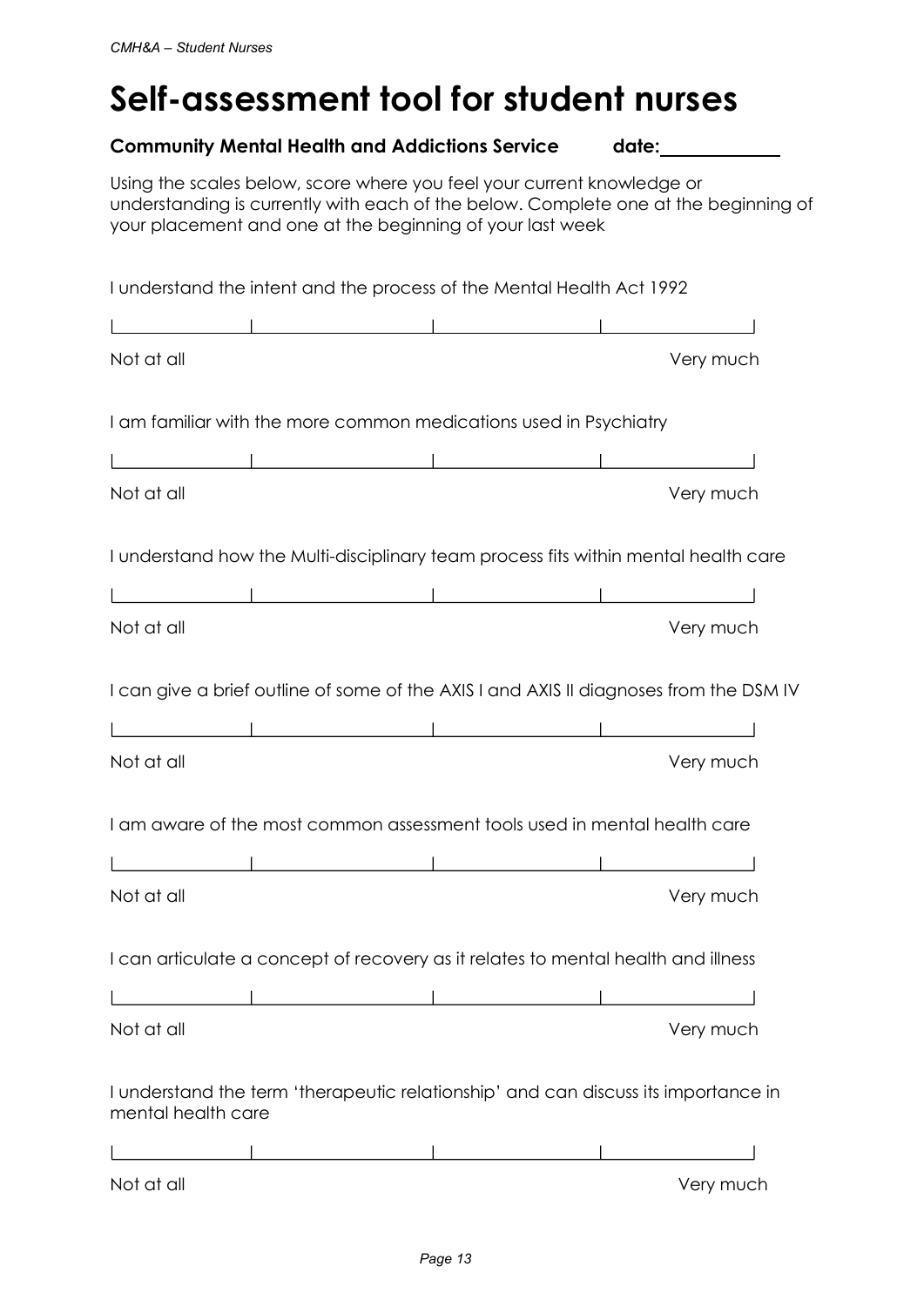| Name of preceptor:                                                                                      | Name of preceptee:          |                 |                     |                          |
|---------------------------------------------------------------------------------------------------------|-----------------------------|-----------------|---------------------|--------------------------|
| MY PRECEPTOR: Please tick the description which best describes your<br>experience in each category      | <b>Excellent</b>            | <b>Strength</b> | <b>Satisfactory</b> | <b>Needs Improvement</b> |
| was expecting me and made me feel welcome<br>$\bullet$                                                  | $\sim$                      |                 |                     | $\mathsf{L}$             |
| identified what previous knowledge and skill I had and set goals with me which<br>reflected this        | $\Box$                      |                 |                     | $\mathsf{L}$             |
| had a wide range of clinical knowledge and skills to meet the patient/client needs                      | Π                           |                 |                     | $\mathsf{L}$             |
| assisted me with prioritising & time management skills<br>$\bullet$                                     | $\Box$                      |                 |                     | $\Box$                   |
| communicated well with patients, family & colleagues<br>$\bullet$                                       |                             |                 |                     | П                        |
| was confident in dealing with clinical situations which assisted my learning<br>$\bullet$               |                             |                 |                     | П                        |
| used effective clinical teaching skills                                                                 | $\overline{\phantom{a}}$    |                 |                     | $\Box$                   |
| identified other people who could assist my learning                                                    | П                           |                 |                     | $\Box$                   |
| role modelled caring nursing practice and patient centred care                                          | $\mathcal{L}_{\mathcal{A}}$ |                 |                     | $\Box$                   |
| offered regular specific constructive feedback                                                          | $\Box$                      |                 |                     | $\Box$                   |
| facilitates mutual trust & respect among colleagues                                                     | Π                           |                 |                     | $\Box$                   |
| extended my learning through creating practice opportunities<br>$\bullet$                               | $\Box$                      |                 |                     | $\Box$                   |
| challenged my knowledge base                                                                            |                             |                 |                     | $\Box$                   |
| created a safe learning environment                                                                     | П                           | $\Box$          |                     | П                        |
| Any other comments:                                                                                     |                             |                 |                     | Signed by preceptee:     |
|                                                                                                         |                             |                 | Date:               |                          |
| TO BE COMPLETED BY THE PRECEPTOR: What will you do differently as a result of this feedback and<br>how? |                             |                 | Date:               | Signed by preceptor:     |